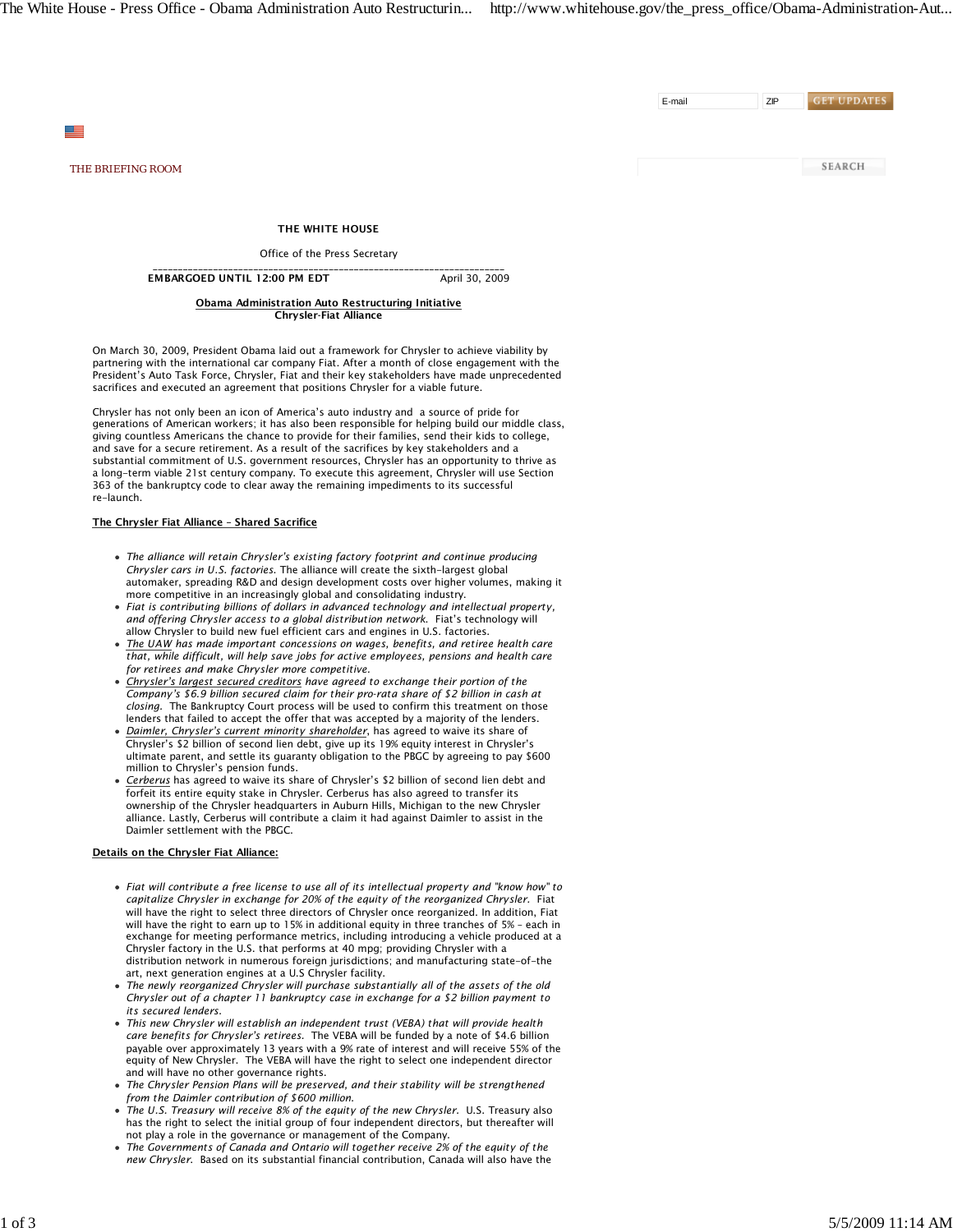right to select one independent director, on the same basis as the four independent directors initially chosen by the U.S.

## Details on U.S. Government Support:

Consistent with the President's commitment to provide adequate working capital to help Chrysler through this restructuring period and loan up to \$6 billion to the Chrysler-Fiat Alliance, the U.S. government has committed to provide assistance sufficient to help give Chrysler a chance to achieve financial viability.

- *Working capital:* The U.S. government is prepared to provide approximately \$3.3 billion in debtor in possession financing to support Chrysler through an expedited chapter 11 proceeding.
- *Loan to the New Chrysler:* Upon closing, the U.S. government is prepared to loan approximately \$4.7 billion to New Chrysler, in the form of a term loan with \$2.1 billion due in 30 months and the balance 50% due on the 7th anniversary and 50% due on the 8th anniversary of the loan. The interest will be an appropriate combination of cash and payment-in-kind. There is also an additional note of \$288 million which is a fee for making these loans. The loans will be secured by a first priority lien on all of Chrysler's assets.

### Canadian Government Participation:

The governments of Canada and Ontario will participate alongside the U.S. Treasury in lending money to Chrysler and New Chrysler based on a 3:1 formula using Canadian currency. The amount lent by the Canadians is incremental to the funding referenced above.

## Viable Financing Solution:

Chrysler will enter into an agreement with GMAC to provide dealer and customer financing. This agreement will continue once Chrysler has emerged from bankruptcy. Chrysler Financial has agreed to uphold and cooperate in the transition of its current agreements with dealers to GMAC. The U.S. Government is supporting the automotive restructuring initiative by promoting the availability of credit financing for dealers and customers, including liquidity and capitalization that would be available to GMAC, and by providing the capitalization that GMAC requires to support the Chrysler business.

## Warranties:

Chrysler will continue to honor consumer warranties. Yesterday, the U.S. Treasury made available the Warranty Support Program to Chrysler and \$280 million was funded to a special vehicle available to provide a backstop on the orderly payment of warranties for cars sold during this restructuring period.

#### Executing the Chrysler-Fiat Alliance

While many stakeholders made sacrifices and worked constructively in this process, some did not. In particular, a group of investment firms and hedge funds failed to accept reasonable offers to settle on their debt. In order to effectuate this alliance without rewarding those who refused to sacrifice, the U.S. government will stand behind Chrysler's efforts to use our bankruptcy code to clear away remaining obligations and emerge stronger and more competitive.

During this process, Chrysler will continue operating in the ordinary course. From an operating perspective, the day after the filing will not be materially different from the day before the filing. The following parties will be treated as described below:

- *Employees:* Employees will get paid in the ordinary course, including salary, wages and ordinary benefits. Workers compensation claims will continue to be paid by Chrysler's insurers. Assuming the sale moves forward as expected, Pension Plan and VEBA funding will be transferred to the purchaser.
- *Suppliers:* Chrysler will seek authority at its "first day" hearing to continue to pay suppliers in the ordinary course. In addition, the U.S. Treasury's Supplier Support Program will continue to operate, and Chrysler suppliers benefiting from the program will continue to receive that benefit.
- *Dealers:* Chrysler will seek authority at its "first day" hearing to honor its customer warranties in the ordinary course. Moreover, Chrysler will seek to continue to honor its dealer incentives for those dealers who are expected to continue to be part of Chrysler's distribution network going forward. There are some dealers that Chrysler has identified and certain other dealers identified by GMAC as being risky credits that will not continue with Chrysler. It is expected that the terminated dealers will wind down their operations over time and in an orderly manner.
- *UAW:* The modified labor agreement reached between the UAW and Chrysler will be operative.
- *Creditors:* A majority of the Senior Secured Lenders now support the transaction with Chrysler.

#### You are Here:  $Home > The Briefing Room$